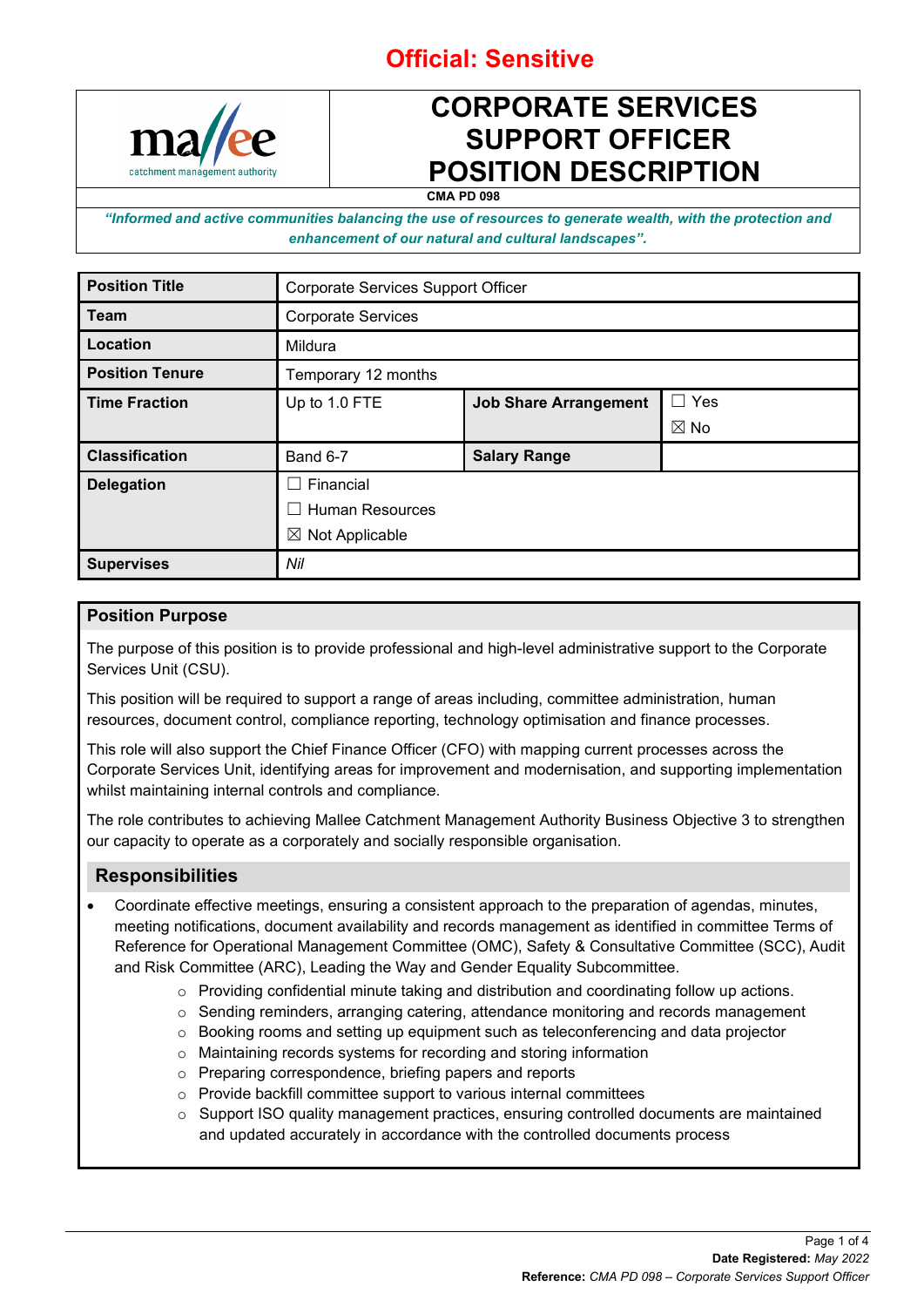- Support the HR function with co-ordinating administrational tasks, including, completion of forms, data entry, records management and filing
- Contribute to the development and/or assist with the review of existing forms, policies, procedures and guidance notes
- Provide administration support to various human resource projects and optimisations
- Assist with compliance reporting, including the collation and analysis of various data
- Assist with automating various business processes within the Corporate Services Unit by eliminating duplication and manual processes to achieve efficiency savings:
	- $\circ$  Work with project teams across the unit and assist with the planning and implementation of Office 365 and SharePoint
	- o Identify duplication, inefficiency & opportunities for improvement or technology optimisation, whilst maintaining internal controls & compliance
	- $\circ$  Engage with key stakeholders to ensure requirements are clearly documented, understood, communicated and planned
	- o Review and update business process documentation and training materials as required, including training end users on new systems.
	- o Data cleansing to ensure data integrity
	- o Ensure consistent delivery of end-to-end business processes
- Undertake a range of other administration support tasks as required

#### **Key Relationships**

Chief Finance Officer (Manager)

Human Resource Coordinator (Supervisor)

Corporate Services Staff (Admin Support)

Managers (Service Delivery)

Committee Members (Governance, Secretarial Support)

| <b>Core Capability/Sub Capability</b>                                                                                                                                                         | <b>Capability Level Descriptor</b>                                                                                                                                                                                                                                                                                                                                                                                                                                                                                                                                         |
|-----------------------------------------------------------------------------------------------------------------------------------------------------------------------------------------------|----------------------------------------------------------------------------------------------------------------------------------------------------------------------------------------------------------------------------------------------------------------------------------------------------------------------------------------------------------------------------------------------------------------------------------------------------------------------------------------------------------------------------------------------------------------------------|
| <b>Corporate Governance</b><br>Knowledge of ISO<br>Practices L <sub>2</sub><br><b>Quality and Risk</b><br>Management L1<br>Legislation and compliance<br>L1<br><b>Financial Management L1</b> | Advises others on the process and standards in implementing the<br>ISO/QMS system and provides document control and compliance.<br>Ensures work practices and document management comply with<br>quality standards.<br>Risks are identified and reported and contributes to the development of<br>risk management actions.<br>Recognises the formal structure/hierarchy of the organisation and<br>ensures work practices comply with relevant policies and procedures.<br>Understands financial management policy and practice and works<br>within to achieve compliance. |
| Professionalism<br>Time management L2<br>Accountability L2                                                                                                                                    | Manages time and maintains quality using tools effectively to assist<br>with planning and organising even when faced with changing priorities.<br>Takes responsibility for work outcomes and helps others to understand<br>their roles and responsibilities.                                                                                                                                                                                                                                                                                                               |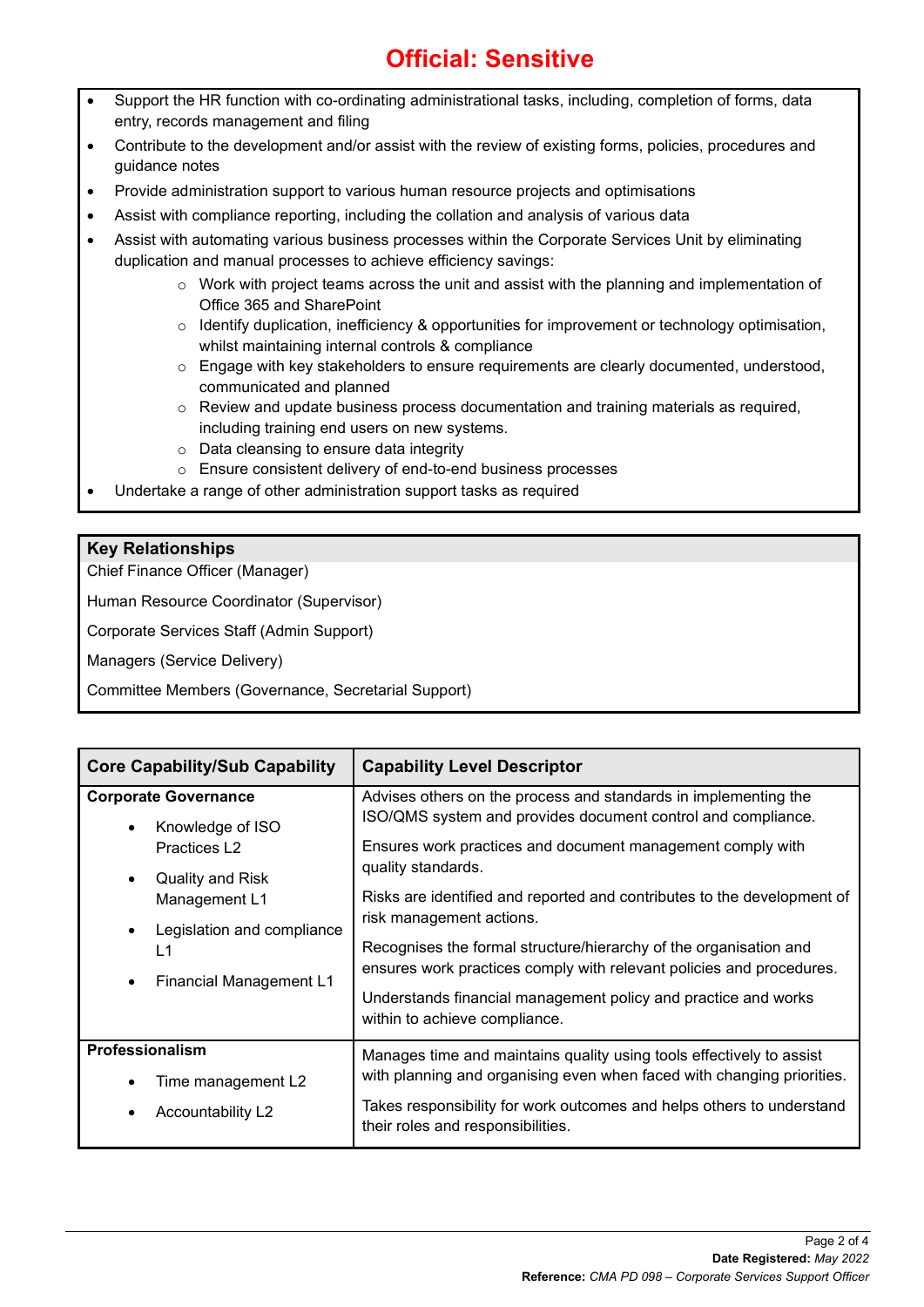| <b>Community and Stakeholder</b><br><b>Engagement</b><br><b>Builds Trust L1</b><br>$\bullet$            | Respects the right for privacy and confidentiality of all interested<br>parties in accordance with policy and legislation.                                                                                                                                                                                                                       |
|---------------------------------------------------------------------------------------------------------|--------------------------------------------------------------------------------------------------------------------------------------------------------------------------------------------------------------------------------------------------------------------------------------------------------------------------------------------------|
| <b>Interpersonal Communication</b><br><b>Written Communication L2</b><br><b>Verbal Communication L2</b> | Prepares accurate documents and written communications including<br>project publications, digital and print material, that incorporates content<br>appropriate for the purpose and audience.<br>Communicates clear, culturally appropriate, respectful and consistent<br>messages to interested parties and other staff and listens to feedback. |
| <b>Continuous Improvement</b><br>Change management L1<br>Technology and Systems<br>L <sub>2</sub>       | Maintains a positive approach to change and demonstrates flexibility<br>and adaptability in relation to new and different ways of working.<br>Supports the use of new technology and takes the opportunity to build<br>new skills and identify opportunities to create efficiencies.                                                             |

| <b>Personal Attribute</b> | <b>Descriptor</b>                                                                                                                                              |
|---------------------------|----------------------------------------------------------------------------------------------------------------------------------------------------------------|
| <b>Flexible</b>           | Adapts to changing circumstances in the workplace<br>Priorities work and addresses what is most important<br>Takes advantage of new and emerging opportunities |
| Self-disciplined          | Manages own time to achieve key outcomes<br>Avoids distraction and diversions<br>Is organised and methodical                                                   |

### **Licences, Qualifications, Certificates**

#### **Essential Requirements**

- Tertiary qualification in a business-related discipline
- Driver's licence
- Police check

#### **Position Specific Requirements**

- 3+ years previous experience in an executive assistant support role or similar
- Advanced skills in Microsoft Office suite of programs (Office 365 and SharePoint)
- Outstanding written and verbal communication skills across a range of communication channels
- Exceptional organisation, prioritisation, and time management skills, coupled with a high capacity for managing multiple/changing priorities
- Excellent attention to detail with a high level of accuracy and a proactive approach to problem solving
- Professional and confidential approach and the ability to deal with sensitive information
- As part of the recruitment process you may be required to undergo pre-employment screening

**Position Description Approved**